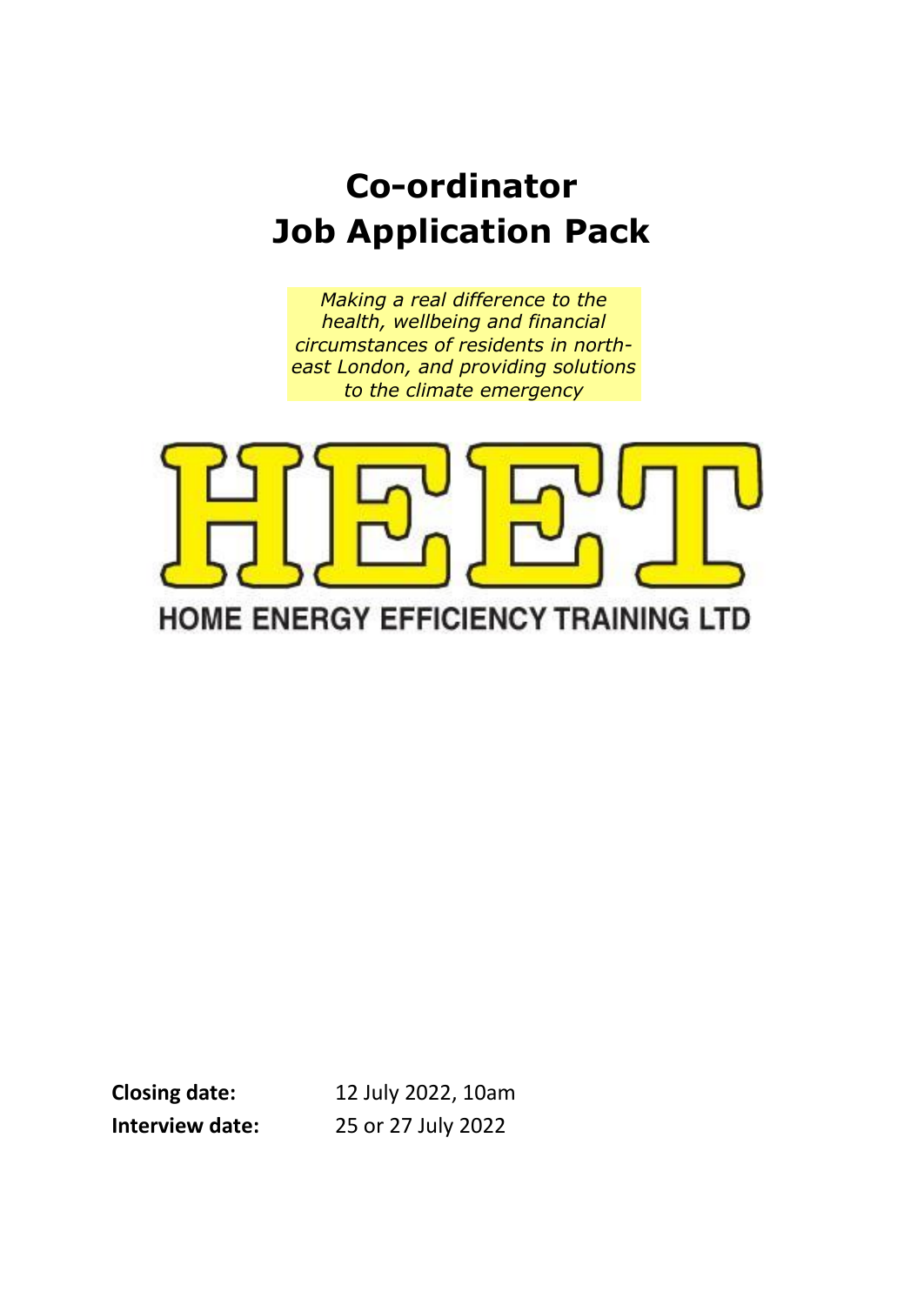### Contents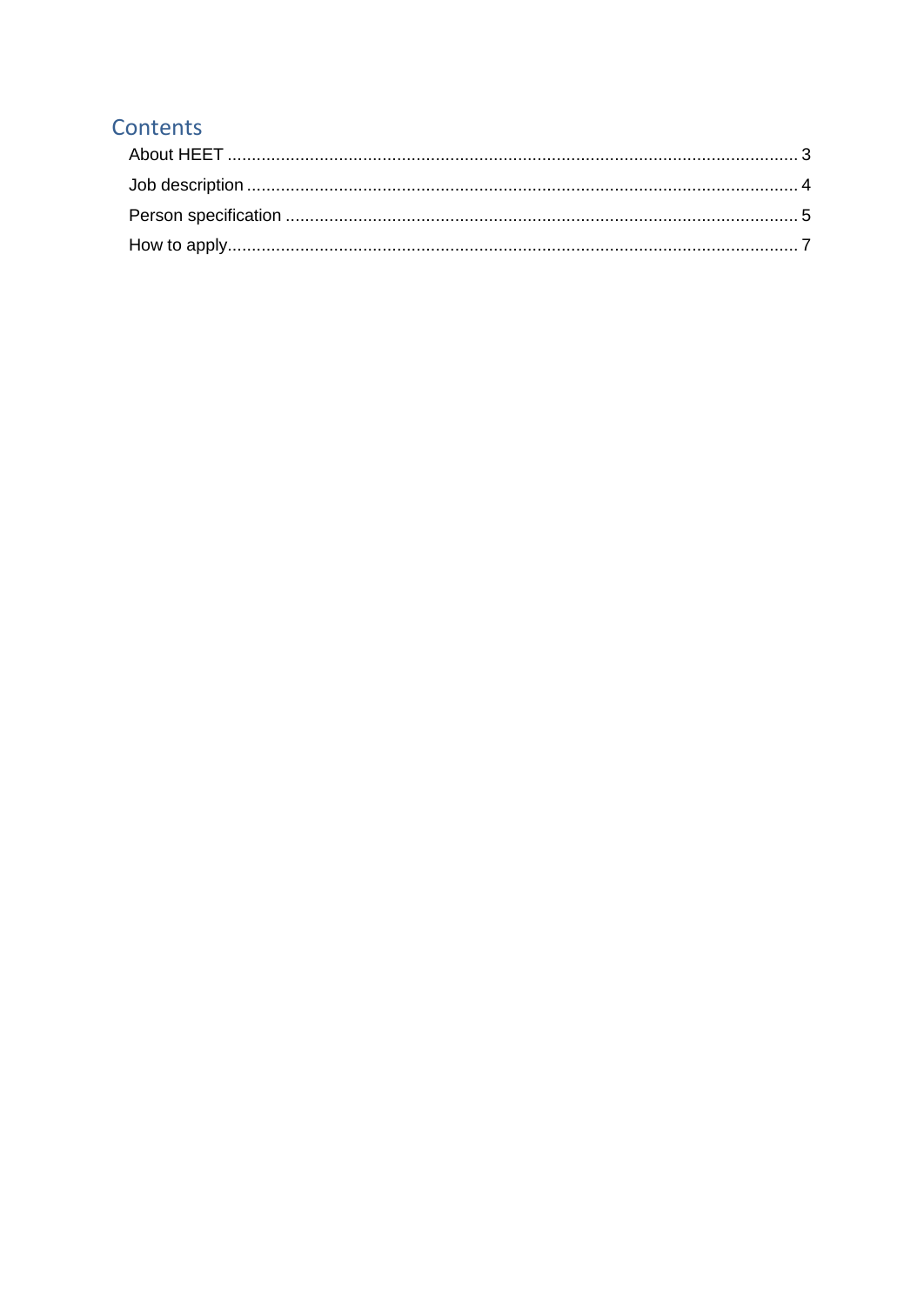### <span id="page-2-0"></span>About HEET



HEET is a 'not-for-profit' Community Benefit Society (No. 28988R) with exempt charity status (HMRC no. XR31966).

#### Funding

HEET's services are free of charge so that they are accessible to low-income households that are in most need. We receive grant support and other forms of income from public bodies including the local authority and central government, charitable trusts, and the private sector.

#### Background & History

HEET began in 1998 when three committed residents delivered a series of advice sessions to raise awareness of energy conservation issues and promote the take up of government insulation grants. HEET now employs seven staff, delivers a number of projects in line with our mission and has carried out interventions in over 12,000 homes across north-east London.

#### HEET's Mission

To work with the community to make the homes of local people safe and healthy, with affordable fuel bills and low carbon emissions.

#### Aims

- Enable residents to save money on their fuel bills.
- Improve the health, comfort & safety of residents who live in cold and unsafe homes.
- Provide home improvements and repairs that delay and reduce the need for care and support and enhance the quality of life for people with care and support needs.
- Reduce carbon emissions from homes in north-east London and encourage actions and behaviours, by the community and individuals, that lower energy demand.

#### Who benefits from HEET

HEET's services are open to residents in all tenures of housing, but major interventions like wall insulation and heating improvements, are limited to private sector homes. Eligibility depends on the service provided but generally speaking HEET supports older people, low-income households and people with a long-term illness or disability.

#### How we're managed

Our staff team operates democratically in a non-hierarchical structure based on equal participation in decision making and equal pay. We are supported by our management committee, composed of local residents and professionals with an interest in furthering the aims and objectives of the organisation.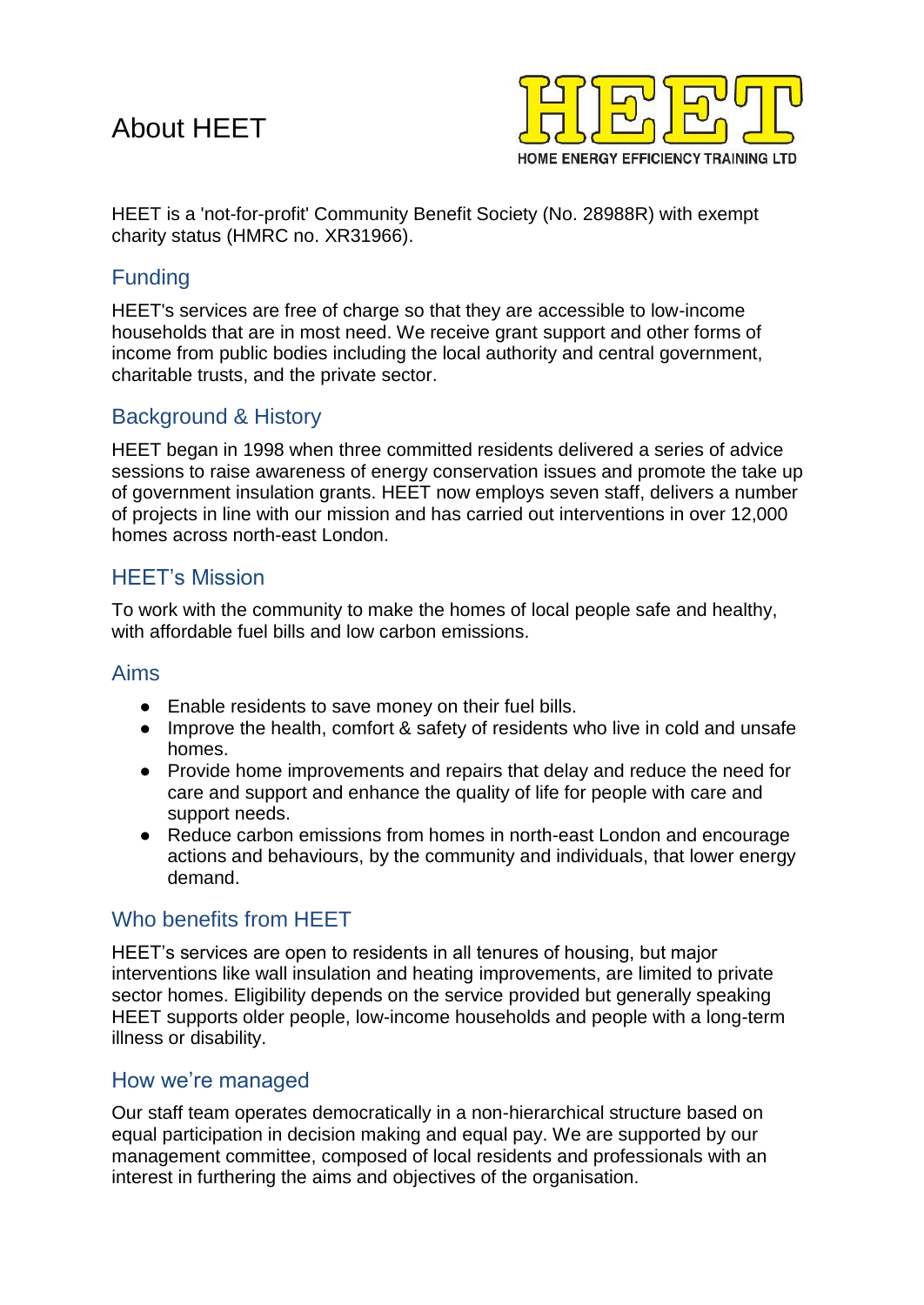### <span id="page-3-0"></span>Job description

**Job Title:** Co-ordinator **Location:** HEET office, c/o Trinity URC, 58 Orford Road, London E17 9QL **Salary:** £35,003 pro-rata (£21,002 for 21 hours a week, 0.6 FTE) **Hours:** 21 hours per week (number of days to be agreed)

This is a permanent position. Flexible and remote working are possible by arrangement.

HEET is a vibrant community organisation delivering practical solutions to fuel poverty, climate change and health inequalities caused by inadequate housing. Our staff team operates in a non-hierarchical structure based on equal participation in decision making and equal pay. We have a management committee composed of local residents who help guide our work, with whom our Co-ordinator works closely.

Your job will be to maintain an overview of all project activities, ensuring HEET's services are integrated and the opportunities to make improvements to residents' homes are maximised. You will be largely responsible for fundraising and for networking with partner organisations, ensuring the organisation has the resources needed to deliver its agreed targets.

You will need to be a self-motivated and organised person with an ability to communicate well with a wide range of people. You will need a proven track record in fundraising and networking, and an ability to work as a team member.

#### Major Tasks:

- Plan, organise and deliver, in cooperation with staff and the management committee, a sustainable programme of activities that delivers HEET's mission.
- Secure funding and resources, and develop partnerships with external organisations, so that the project can deliver its planned services and activities.
- Keep up to date with developments, schemes and services, locally and nationally, that might impact on HEET's work and co-develop an appropriate response.
- Work with the staff team to develop publicity materials and referral routes for the identification of households in need of HEET's services.
- Co-develop and maintain an overview of a set of key-performance-indicators (KPIs).
- Continually evaluate, innovate and improve HEET's working methods and develop new ideas that help HEET to achieve its mission.
- As a HEET employee you will share a collective responsibility to ensure the health, safety and wellbeing of all other HEET employees and HEET project customers, as well as ensuring that HEET is legally compliant at all times.

Please note, the role will be offered subject to satisfactory pre-employment checks, including a basic DBS check due to the nature of the work.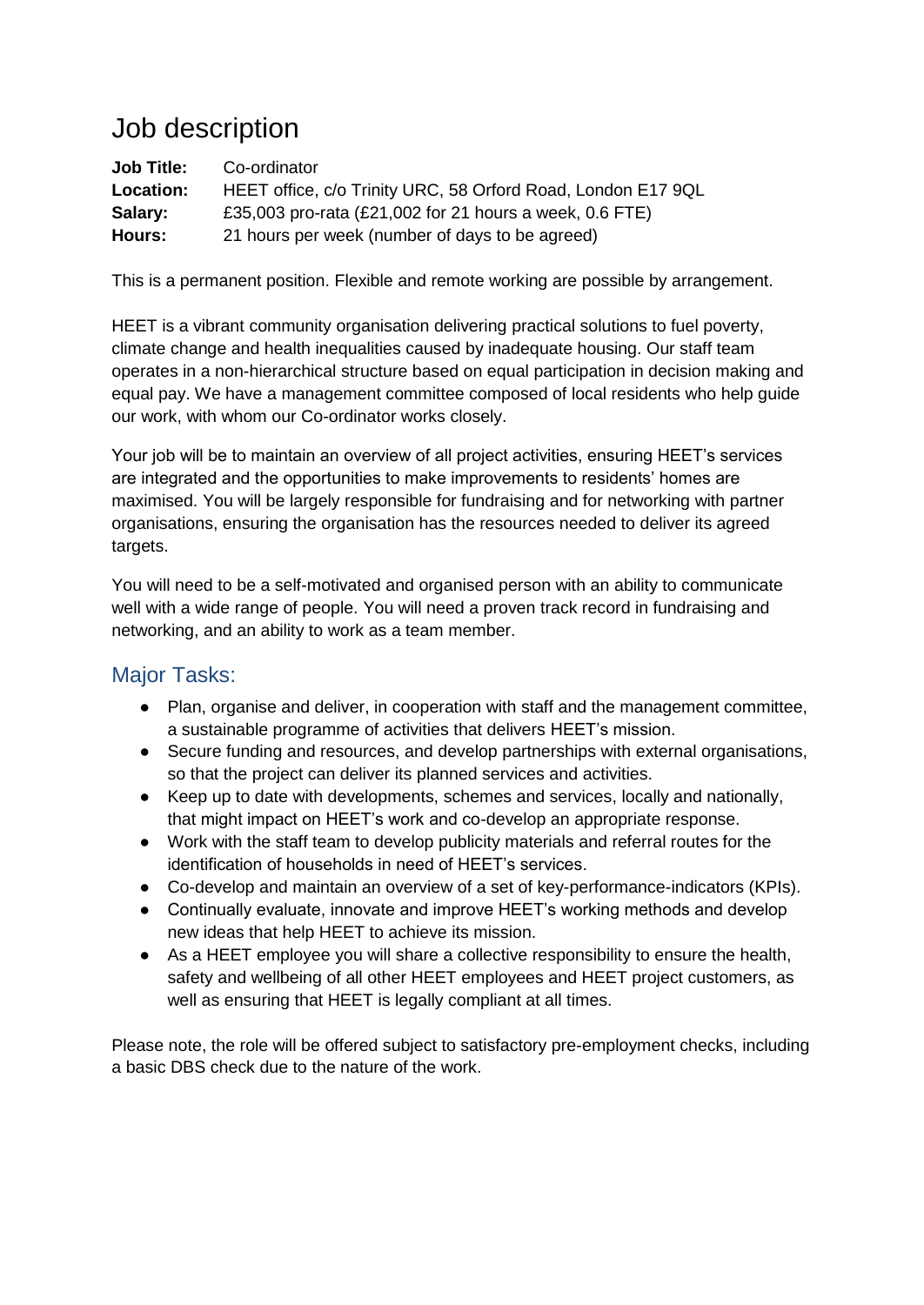## <span id="page-4-0"></span>Person specification

| <b>ESSENTIAL</b>                                                                                                                                                                                                                                                                                                                                                                          | <b>DESIRABLE</b>                                                                                                                                                                                                                                          |  |
|-------------------------------------------------------------------------------------------------------------------------------------------------------------------------------------------------------------------------------------------------------------------------------------------------------------------------------------------------------------------------------------------|-----------------------------------------------------------------------------------------------------------------------------------------------------------------------------------------------------------------------------------------------------------|--|
| <b>Knowledge</b>                                                                                                                                                                                                                                                                                                                                                                          |                                                                                                                                                                                                                                                           |  |
| Knowledge of how housing<br>conditions impact on the health,<br>safety and wellbeing of occupants<br>A good understanding of fuel<br>poverty issues                                                                                                                                                                                                                                       | A basic understanding of the<br>benefits system<br>An up-to-date knowledge of home<br>improvement and energy efficiency<br>schemes available to residents<br>An understanding of relevant health<br>& safety issues to maintain safe<br>working practices |  |
| <b>Skills</b>                                                                                                                                                                                                                                                                                                                                                                             |                                                                                                                                                                                                                                                           |  |
| Excellent verbal & written<br>communication skills<br>Good numeracy skills - understand<br>spreadsheets & accounts<br>Ability to build good working<br>relationships with a wide variety of<br>people and partner agencies<br>Supportive & sensitive to needs of<br>customers and staff<br>Ability to plan, prioritise and budget<br>Ability to manage own workload and<br>meet deadlines | A clean driving licence, or access to<br>transport<br>Ability to develop accessible advice<br>materials to convey technical<br>knowledge to the public                                                                                                    |  |
| <b>Experience</b>                                                                                                                                                                                                                                                                                                                                                                         |                                                                                                                                                                                                                                                           |  |
| Experience of collective working,<br>including running meetings and<br>participating in collective decision<br>making                                                                                                                                                                                                                                                                     | Experience of working in the<br>voluntary sector<br>Experience of working with<br>communities facing social exclusion<br>Experience of advice work                                                                                                        |  |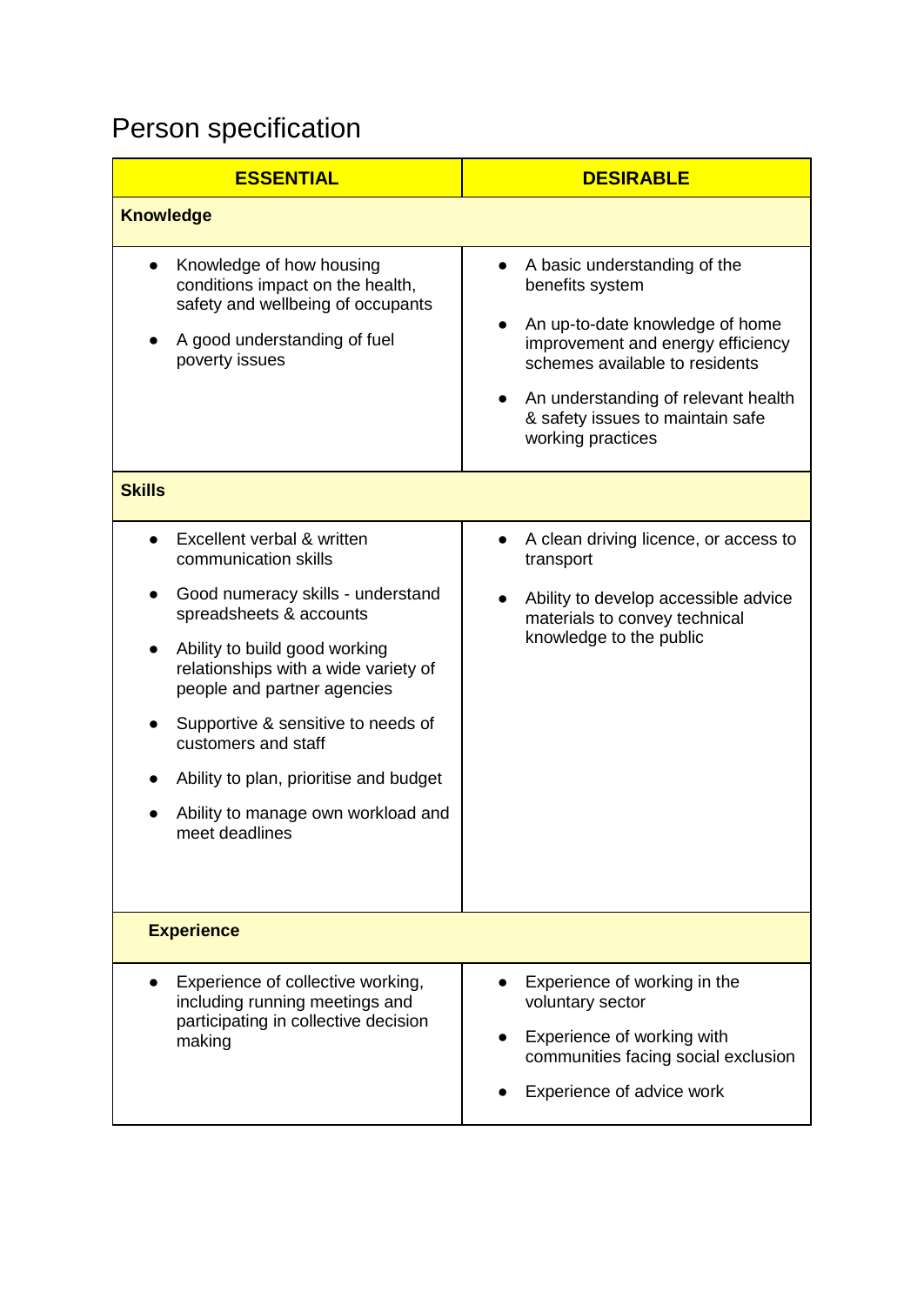| <b>Qualifications</b>                                             |                                                               |
|-------------------------------------------------------------------|---------------------------------------------------------------|
| City & Guilds Energy Awareness<br>$\bullet$<br>6281-01 Level 3*   | City & Guilds Renewable Energy in<br>the Home 6281-02 Level 3 |
| City & Guilds Fuel Debt in the<br>Community 6281-16 Level 2*      |                                                               |
| *Or willing to gain these qualifications within<br>the first year |                                                               |
| <b>Values &amp; Attitudes</b>                                     |                                                               |
| A commitment to the values and<br>ideals of HEET                  |                                                               |
| A commitment to working<br>cooperatively                          |                                                               |
| Knowledge of, and interest in,<br>environmental issues            |                                                               |
| Enthusiastic and open to new ideas                                |                                                               |
| <b>Commitment to Equal Opportunities</b>                          |                                                               |
|                                                                   |                                                               |
|                                                                   |                                                               |

This job description outlines the principal responsibilities and duties of the post holder. It is not an exhaustive list of specific responsibilities and duties. The post holder will also be expected to undertake any other duties within the remit of the post that fall within their skillset.

Training is available to enable staff to carry out the wide variety of tasks asked of them.